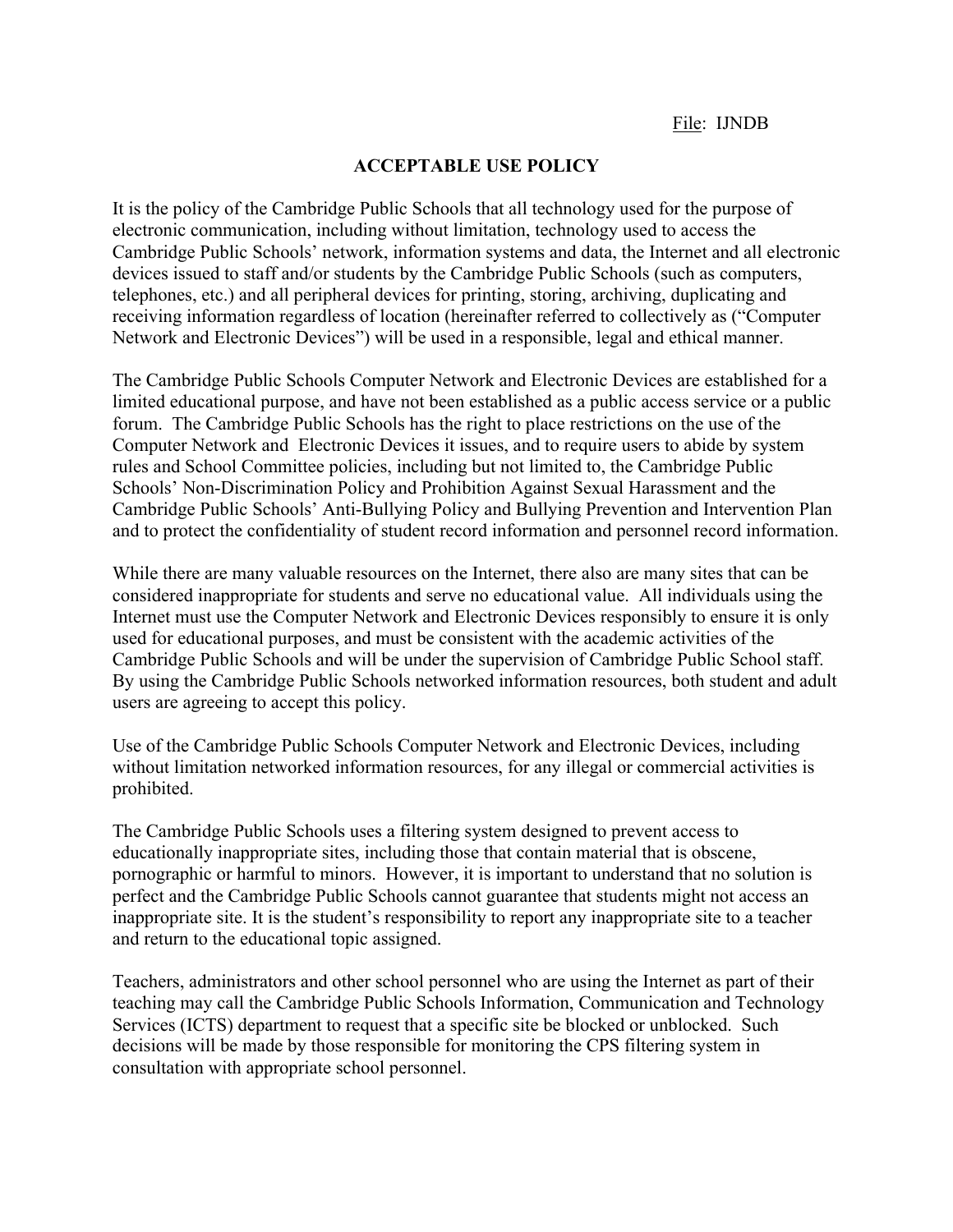Use of the Cambridge Public Schools' Computer Network and Electronic Devices, including Internet access and e-mail, and other electronic devices (such as cell phones and/or PDAs) is a **PRIVILEGE** and not a right. *It is important for all Cambridge Public Schools employees, students and the parents/guardians of students to understand that refusal to sign the Acknowledgement of Receipt of the Acceptable Use Policy and/or any violation of the Cambridge Public Schools Acceptable Use Policy may result in the loss of computer, Internet, computer network, other electronic devices and/or e-mail privileges, and/or disciplinary action, and/or prosecution under state and federal law.* 

The Cambridge Public Schools makes no warranties of any kind, whether expressed or implied, for the services it is providing. The Cambridge Public Schools will not be responsible for any damage you suffer including but not limited to, loss of data, interruption of service, delays, nondeliveries, or mis-deliveries caused by any reason. The Cambridge Public Schools is not responsible for the accuracy or quality of the information obtained through or stored on the network, and use of any such information is at your own risk. The Cambridge Public Schools will not be responsible for financial obligations arising through the use of the Computer Network and Electronic Devices.

It is the policy of the Cambridge School Committee and the Cambridge Public Schools that all transmission of electronic communications and storage of all information is subject to this Acceptable Use Policy, as applicable. All electronic information transmitted by, received from or stored is considered property of the Cambridge Public Schools and/or Cambridge School Committee, as applicable, and is subject to random, suspicionless monitoring, archiving and retrieval. It is important for all Cambridge Public School employees, students and parents/guardians of students to understand that there is no reasonable expectation of privacy with respect to the use of Cambridge Public Schools Computer Network and Electronic Devices, including without limitation, Internet access and email, and that there is no reasonable expectation of privacy with respect to the content of electronic communications made to or from the Cambridge Public Schools Computer Network and Electronic Devices, including Internet access and email no matter whose electronic communications equipment is used. The Cambridge Public Schools and Cambridge School Committee can and will monitor and investigate the use of email files, computers, hard drives and other electronic communications files, systems, devices and platforms regardless of whether accessed in school, in work or remotely if linked directly to the school district services.

Responsible network users will not use the Cambridge Public Schools Computer Network and Electronic Devices*,* including without limitation Internet access and e-mail:

- (a) for commercial purposes of any kind
- (b) for political lobbying, although users may use the system to communicate with representatives and to express their opinion on political issues
- (c) for illegal or criminal activities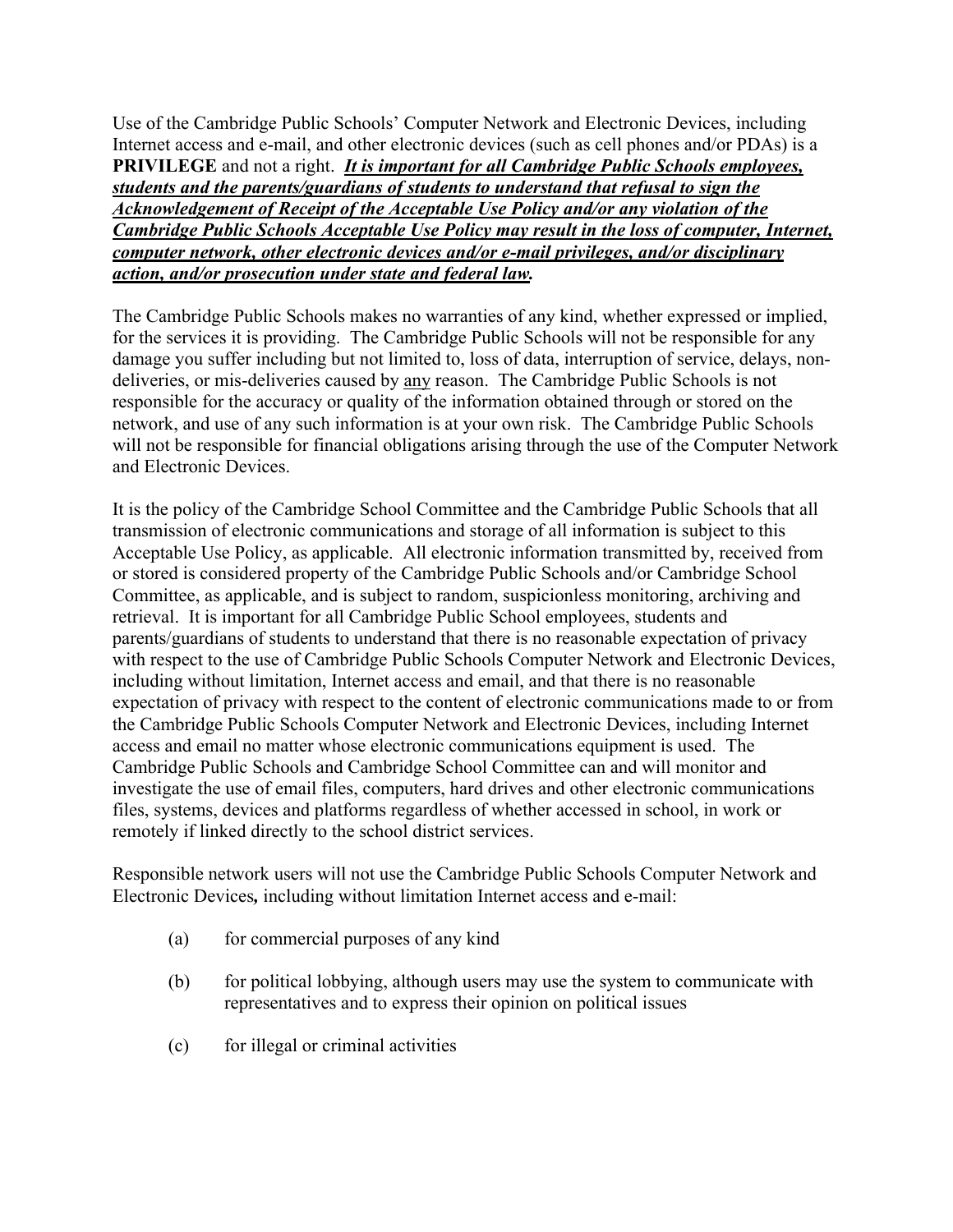- (d) for posting, disclosing or otherwise disseminating personal contact information about themselves or other people, including name, address, telephone, school or work address, without the prior permission of a school administrator, and the prior written permission of the individual whose personal contact information is to be posted
- (e) for posting, disclosing or otherwise disseminating student record information without the prior permission of a school administrator, and the prior written permission of the student's parent/guardian/caregiver unless such disclosure or dissemination is permitted by Massachusetts student record regulations
- (f) for posting or otherwise disseminating a message that was sent to them privately without permission of the person who sent the message. This provision does not prohibit a user from promptly disclosing to a teacher or school administrator any message they receive that is inappropriate or makes them feel unsafe
- (g) to threaten, humiliate, bully, harass, intimidate or send offensive information to another person or about another person
- (h) for posting chain letters, engaging in spamming or engaging in any other inappropriate form of communication over the computer network
- (i) for posting, disclosing or otherwise disseminating personnel record information without prior permission of a school administrator unless such disclosure or dissemination is permitted by federal or state law
- (j) for viewing, possessing, posting, disclosing, sending, sharing or otherwise disseminating sexually explicit digital pictures, text messages, emails or other material of a sexual nature on any computer, cell phone or other electronic device regardless of whether federal or state child pornography law is violated
- $(k)$  for activities which disrupt the educational environment
- (l) for unethical activities, such as cheating on assignments or tests or engaging in plagiarism
- $(m)$ for activities that invade the privacy of others
- (n) for personal use; in other words, the Cambridge Public Schools' Computer Network and Electronic Devices should only be used for business and/or school purposes
- (o) to engage in any other conduct which violates any Cambridge Public Schools' policy and/or the provisions of the Cambridge Public Schools Rights and Responsibilities Handbook or school-based rules in any way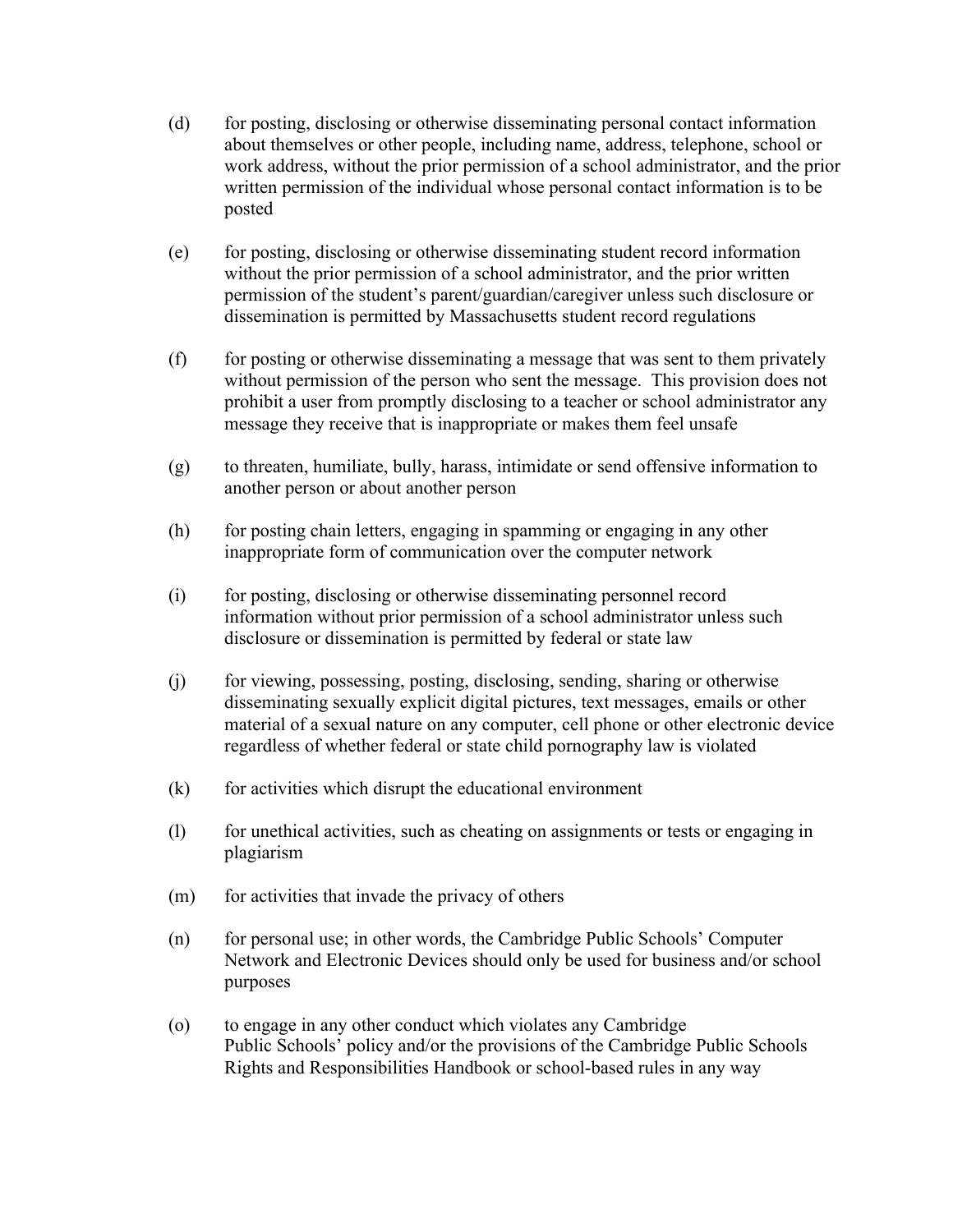- (p) to permit students to interact with any websites that require input of personal or student identifiable information (such as name, address, telephone number, email address, etc.) unless the use of such website has been approved by the Cambridge Public Schools Information, Communication and Technology Services Department.
- (q) to violate the provisions of M.G.L.c. 71,  $\S 370$ , including its provisions of regarding bullying, cyberbullying and retaliation.

Responsible network users will:

- (a) never reveal personal information about any user, such as address, telephone number, credit card number, social security number, unless express written permission is granted; and student users will never agree to meet with someone they meet on-line without a parent/guardian/caregiver's approval
- (b) notify a system administrator of any security problems he/she identifies on the Computer Network and Electronic Devices
- (c) be responsible for the use of the Computer Network and Electronic Devices and account(s) at all times and never divulge his/her password(s) for any device or account to anyone
- (d) recognize that there is no privacy in the contents of e-mail, data or personal files on the Computer Network and Electronic Devices or any part thereof, and that all electronic devices and the Computer Network and Electronic Devices are subject to archiving, routine maintenance, access and monitoring of messages and files may be accessed in appropriate circumstances
- (e) promptly disclose to a teacher or school administrator any website that they locate or receive that is inappropriate or makes them feel unsafe
- information or devices (f) not attempt to gain unauthorized access to the Cambridge Public Schools Computer Network and Electronic Devices or any other computer network or go beyond the user's authorized access, make deliberate or malicious attempts to disrupt the Computer Network and Electronic Devices or destroy data by spreading computer viruses or by any other means, or otherwise vandalize, tamper with, destroy or interfere with the Computer Network and Electronic Devices, with programs, data, files or any other electronic information or devices or attempt to vandalize, tamper with, destroy or interfere with the Computer Network or Electronic Devices, with programs, data, files or any other electronic
- $(g)$  honor the legal rights of software producers, network providers, copyright and license agreements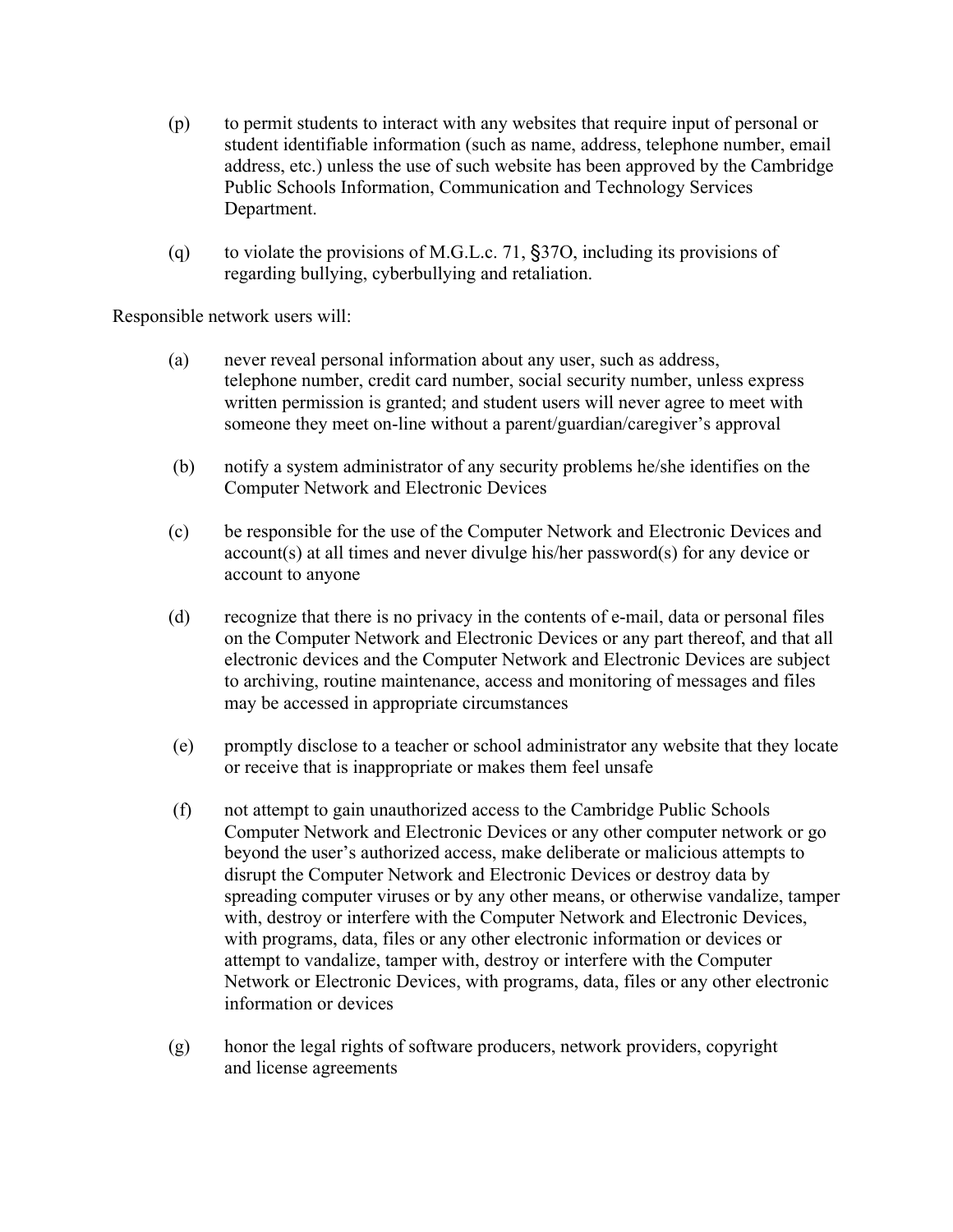- $(h)$  not use the system to access material that is profane or obscene (i.e., pornography), that advocates illegal acts, that advocates violence or discrimination toward other people (i.e., hate literature), or that is illegal (i.e., gambling)
- (i) comply with the policies of the Cambridge Public School Committee and Cambridge Public Schools, including without limitation, its Non-Discrimination Policy and Prohibition Against Sexual Harassment, Non-Tolerance of Hate Crimes Policy and Anti-Bullying Policy and Bullying Prevention and Intervention Plan in connection with the use of the Computer Network and Electronic Devices, including without limitation, the computer system and email
- (j) use the same level of care, judgment and professionalism in communicating on the Computer Network and Electronic Devices, including without limitation, the computer system and email as they would for other written communications of the school department, including without limitation those on school department or individual school letterhead
- (k) report any incidents or receipt of threats, humiliation, bullying, cyberbullying, retaliation, harassment, intimidation or offensive communications (whether via email, text message, social networking site or otherwise) in accordance with the provisions of the Cambridge Public Schools' Non-Discrimination Policy and Prohibition Against Sexual Harassment and the Cambridge Public Schools' Anti-Bullying Policy and Bullying Prevention and Intervention Plan
- (l) when posting material in a distance learning course, ensure that the posted material is made available only for students officially enrolled in the course for which the transmission is made, whether such transmission of digital information is a distance education course or a supplement to a live course; ensure reasonable measures are implemented to prevent retention of works longer than the class session and prevent unauthorized dissemination of materials (i.e., use passwords, user and location authentication through Internet protocol checking, content timeouts, print disabling, and disabling the cut and paste tool), provide clear notice to students that the work is protected by copyright and only posted material that is lawfully made, acquired and part of a systematic mediated instructional activities for the class under the control or supervision of the instructor, used in a manner analogous to performances or displays in a live classroom and the amount of material used must be comparable to the amount used in a live classroom setting and not post any digital educational works
- (m) ensure students are educated about appropriate online behavior, including interacting with other individuals on social networking sites, chatrooms and cyberbullying awareness and response